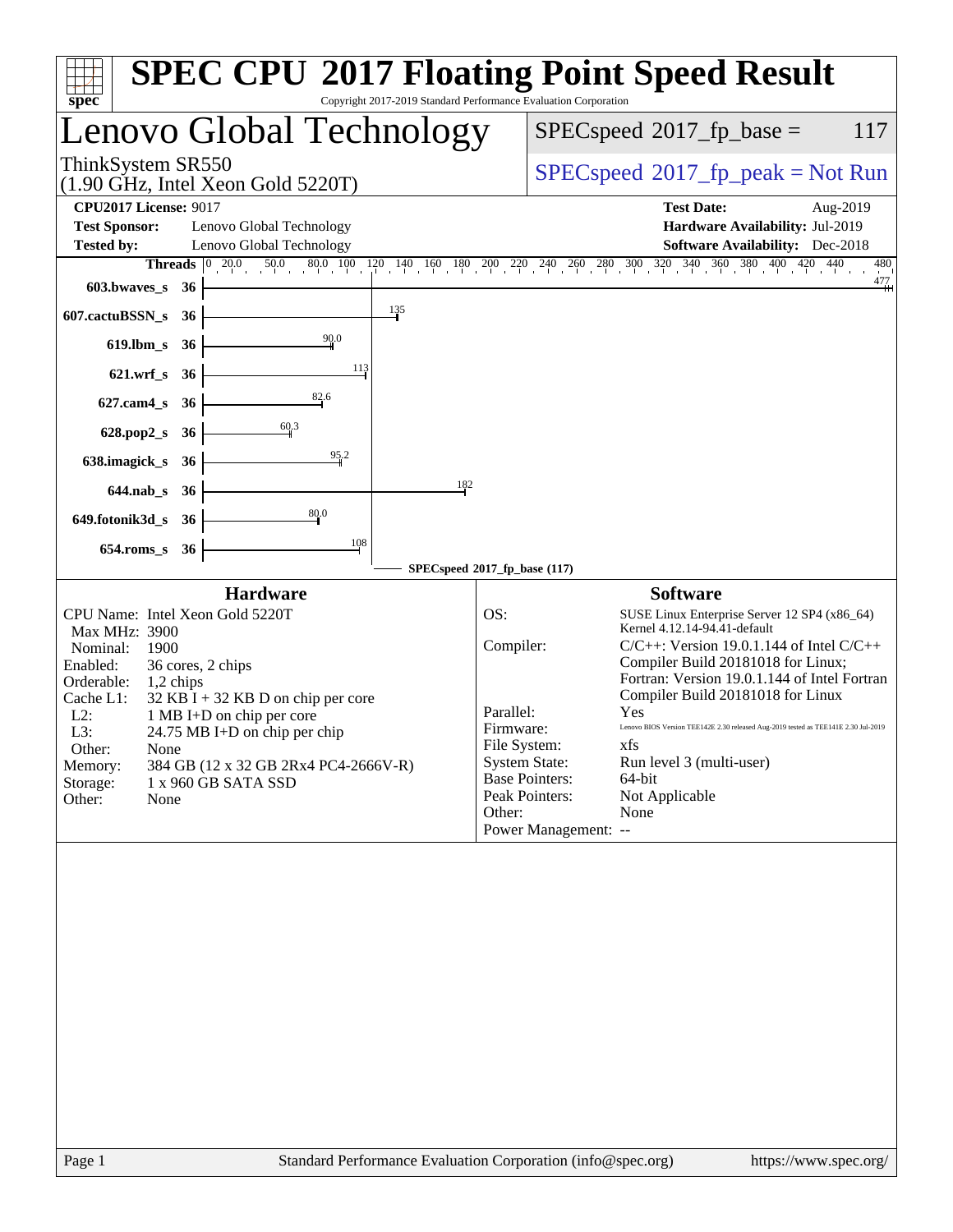

#### **[SPEC CPU](http://www.spec.org/auto/cpu2017/Docs/result-fields.html#SPECCPU2017FloatingPointSpeedResult)[2017 Floating Point Speed Result](http://www.spec.org/auto/cpu2017/Docs/result-fields.html#SPECCPU2017FloatingPointSpeedResult)** Copyright 2017-2019 Standard Performance Evaluation Corporation

## Lenovo Global Technology

(1.90 GHz, Intel Xeon Gold 5220T)

ThinkSystem SR550<br>  $\begin{array}{c}\n\text{SPEC speed} \text{?}2017\_fp\_peak = Not Run \\
\text{SPEC speed} \text{?}2017\_fp\_peak = Not Run\n\end{array}$  $SPEC speed^{\circ}2017\_fp\_base = 117$ 

**[Test Sponsor:](http://www.spec.org/auto/cpu2017/Docs/result-fields.html#TestSponsor)** Lenovo Global Technology **[Hardware Availability:](http://www.spec.org/auto/cpu2017/Docs/result-fields.html#HardwareAvailability)** Jul-2019 **[Tested by:](http://www.spec.org/auto/cpu2017/Docs/result-fields.html#Testedby)** Lenovo Global Technology **[Software Availability:](http://www.spec.org/auto/cpu2017/Docs/result-fields.html#SoftwareAvailability)** Dec-2018

**[CPU2017 License:](http://www.spec.org/auto/cpu2017/Docs/result-fields.html#CPU2017License)** 9017 **[Test Date:](http://www.spec.org/auto/cpu2017/Docs/result-fields.html#TestDate)** Aug-2019

## **[Results Table](http://www.spec.org/auto/cpu2017/Docs/result-fields.html#ResultsTable)**

|                  | <b>Base</b>                 |                |                |                |       | <b>Peak</b>    |            |                |                |              |                |              |                |              |
|------------------|-----------------------------|----------------|----------------|----------------|-------|----------------|------------|----------------|----------------|--------------|----------------|--------------|----------------|--------------|
| <b>Benchmark</b> | <b>Threads</b>              | <b>Seconds</b> | Ratio          | <b>Seconds</b> | Ratio | <b>Seconds</b> | Ratio      | <b>Threads</b> | <b>Seconds</b> | <b>Ratio</b> | <b>Seconds</b> | <b>Ratio</b> | <b>Seconds</b> | <b>Ratio</b> |
| 603.bwayes s     | 36                          | 123            | 480            | 124            | 477   | 124            | 475        |                |                |              |                |              |                |              |
| 607.cactuBSSN s  | 36                          | 124            | 135            | 123            | 136   | 123            | 135        |                |                |              |                |              |                |              |
| $619.$ lbm s     | 36                          | 59.0           | 88.9           | 58.1           | 90.1  | 58.2           | 90.0       |                |                |              |                |              |                |              |
| $621.wrf$ s      | 36                          | 117            | 113            | 117            | 113   | 117            | 113        |                |                |              |                |              |                |              |
| $627$ .cam4 s    | 36                          | 107            | 82.6           | 107            | 82.8  | 107            | 82.6       |                |                |              |                |              |                |              |
| $628.pop2_s$     | 36                          | 198            | 59.9           | 194            | 61.3  | 197            | 60.3       |                |                |              |                |              |                |              |
| 638.imagick_s    | 36                          | 152            | 95.0           | 150            | 96.3  | 151            | 95.2       |                |                |              |                |              |                |              |
| $644$ .nab s     | 36                          | 95.9           | <u>182</u>     | 96.0           | 182   | 95.9           | 182        |                |                |              |                |              |                |              |
| 649.fotonik3d s  | 36                          | <u> 114</u>    | 80.0           | 115            | 79.6  | 113            | 80.4       |                |                |              |                |              |                |              |
| $654$ .roms s    | 36                          | 145            | 109            | 145            | 108   | 145            | <b>108</b> |                |                |              |                |              |                |              |
|                  | $SPECspeed*2017_fp\_base =$ |                | 117            |                |       |                |            |                |                |              |                |              |                |              |
|                  | $SPECspeed*2017_fp\_peak =$ |                | <b>Not Run</b> |                |       |                |            |                |                |              |                |              |                |              |

Results appear in the [order in which they were run.](http://www.spec.org/auto/cpu2017/Docs/result-fields.html#RunOrder) Bold underlined text [indicates a median measurement](http://www.spec.org/auto/cpu2017/Docs/result-fields.html#Median).

### **[Operating System Notes](http://www.spec.org/auto/cpu2017/Docs/result-fields.html#OperatingSystemNotes)**

Stack size set to unlimited using "ulimit -s unlimited"

## **[General Notes](http://www.spec.org/auto/cpu2017/Docs/result-fields.html#GeneralNotes)**

Environment variables set by runcpu before the start of the run: KMP\_AFFINITY = "granularity=fine,compact" LD\_LIBRARY\_PATH = "/home/cpu2017-1.0.5-ic19.0u1/lib/intel64" OMP\_STACKSIZE = "192M"

 Binaries compiled on a system with 1x Intel Core i9-7900X CPU + 32GB RAM memory using Redhat Enterprise Linux 7.5 Transparent Huge Pages enabled by default Prior to runcpu invocation Filesystem page cache synced and cleared with: sync; echo 3> /proc/sys/vm/drop\_caches NA: The test sponsor attests, as of date of publication, that CVE-2017-5754 (Meltdown) is mitigated in the system as tested and documented. Yes: The test sponsor attests, as of date of publication, that CVE-2017-5753 (Spectre variant 1) is mitigated in the system as tested and documented. Yes: The test sponsor attests, as of date of publication, that CVE-2017-5715 (Spectre variant 2) is mitigated in the system as tested and documented. Yes: The test sponsor attests, as of date of publication, that CVE-2018-3640 (Spectre variant 3a) is mitigated in the system as tested and documented. Yes: The test sponsor attests, as of date of publication, that CVE-2018-3639 (Spectre variant 4) is mitigated in the system as tested and documented.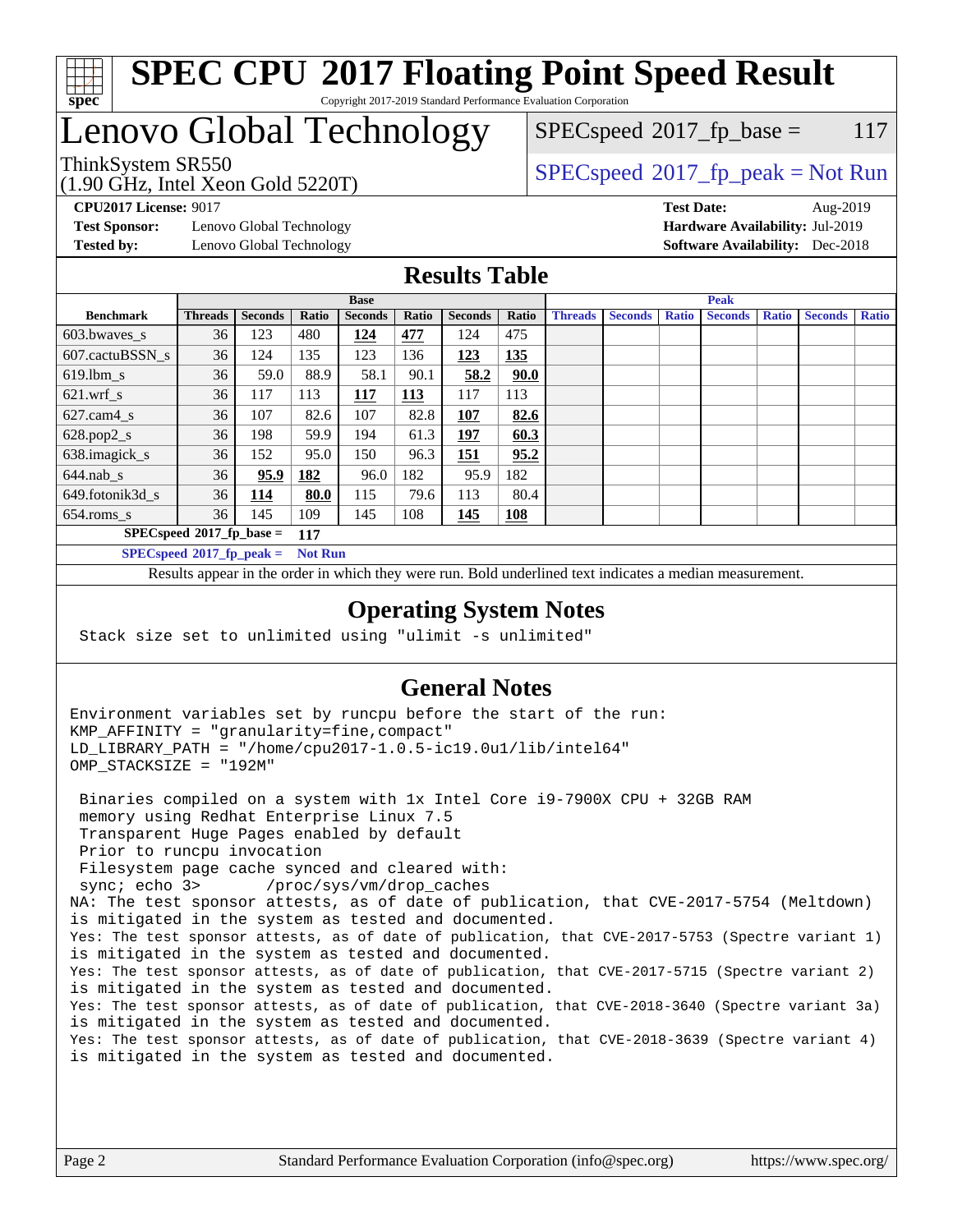| <b>SPEC CPU®2017 Floating Point Speed Result</b><br>$spec^*$                                                                                                                                                                                                                                                                                                                                                                     | Copyright 2017-2019 Standard Performance Evaluation Corporation                                                                                   |                                                                                                                                      |                                        |          |
|----------------------------------------------------------------------------------------------------------------------------------------------------------------------------------------------------------------------------------------------------------------------------------------------------------------------------------------------------------------------------------------------------------------------------------|---------------------------------------------------------------------------------------------------------------------------------------------------|--------------------------------------------------------------------------------------------------------------------------------------|----------------------------------------|----------|
| Lenovo Global Technology                                                                                                                                                                                                                                                                                                                                                                                                         |                                                                                                                                                   | $SPEC speed^{\circ}2017$ fp base =                                                                                                   |                                        | 117      |
| ThinkSystem SR550<br>$(1.90 \text{ GHz}, \text{Intel Xeon Gold } 5220 \text{T})$                                                                                                                                                                                                                                                                                                                                                 |                                                                                                                                                   | $SPEC speed^{\circ}2017\_fp\_peak = Not Run$                                                                                         |                                        |          |
| <b>CPU2017 License: 9017</b>                                                                                                                                                                                                                                                                                                                                                                                                     |                                                                                                                                                   | <b>Test Date:</b>                                                                                                                    |                                        | Aug-2019 |
| <b>Test Sponsor:</b><br>Lenovo Global Technology                                                                                                                                                                                                                                                                                                                                                                                 |                                                                                                                                                   |                                                                                                                                      | Hardware Availability: Jul-2019        |          |
| <b>Tested by:</b><br>Lenovo Global Technology                                                                                                                                                                                                                                                                                                                                                                                    |                                                                                                                                                   |                                                                                                                                      | <b>Software Availability:</b> Dec-2018 |          |
|                                                                                                                                                                                                                                                                                                                                                                                                                                  | <b>Platform Notes</b>                                                                                                                             |                                                                                                                                      |                                        |          |
| BIOS configuration:<br>Choose Operating Mode set to Maximum Performance<br>Choose Operating Mode set to Custom Mode<br>MONITOR/MWAIT set to Enable<br>Hyper-Threading set to Disable<br>Sysinfo program /home/cpu2017-1.0.5-ic19.0ul/bin/sysinfo<br>Rev: r5974 of 2018-05-19 9bcde8f2999c33d61f64985e45859ea9<br>running on linux-h2e9 Wed Aug 7 15:34:24 2019<br>SUT (System Under Test) info as seen by some common utilities. |                                                                                                                                                   |                                                                                                                                      |                                        |          |
| For more information on this section, see<br>https://www.spec.org/cpu2017/Docs/config.html#sysinfo<br>From /proc/cpuinfo<br>model name: $Intel(R)$ Xeon $(R)$ Gold 5220T CPU @ 1.90GHz<br>"physical id"s (chips)<br>2<br>36 "processors"<br>cores, siblings (Caution: counting these is hw and system dependent. The following<br>excerpts from /proc/cpuinfo might not be reliable. Use with caution.)                          |                                                                                                                                                   |                                                                                                                                      |                                        |          |
| cpu cores : 18<br>siblings : 18                                                                                                                                                                                                                                                                                                                                                                                                  |                                                                                                                                                   | physical 0: cores 0 1 2 3 4 8 9 10 11 16 17 18 19 20 24 25 26 27<br>physical 1: cores 0 1 2 3 4 8 9 10 11 16 17 18 19 20 24 25 26 27 |                                        |          |
| From lscpu:                                                                                                                                                                                                                                                                                                                                                                                                                      |                                                                                                                                                   |                                                                                                                                      |                                        |          |
| $CPU$ op-mode( $s$ ):<br>Byte Order:<br>CPU(s):<br>On-line CPU(s) list:<br>Thread(s) per core:<br>Core(s) per socket:<br>Socket(s):<br>NUMA node(s):<br>Vendor ID:<br>CPU family:<br>Model:<br>Model name:<br>Stepping:<br>CPU MHz:<br>$CPU$ max $MHz$ :<br>CPU min MHz:                                                                                                                                                         | $32$ -bit, $64$ -bit<br>Little Endian<br>36<br>$0 - 35$<br>1<br>18<br>2<br>2<br>GenuineIntel<br>6<br>85<br>7<br>1900.000<br>3900.0000<br>800.0000 | $Intel(R) Xeon(R) Gold 5220T CPU @ 1.90GHz$                                                                                          |                                        |          |
| BogoMIPS:<br>Virtualization:<br>L1d cache:<br>Lli cache:<br>L2 cache:                                                                                                                                                                                                                                                                                                                                                            | 3800.00<br>$VT - x$<br>32K<br>32K<br>1024K                                                                                                        |                                                                                                                                      |                                        |          |
|                                                                                                                                                                                                                                                                                                                                                                                                                                  | (Continued on next page)                                                                                                                          |                                                                                                                                      |                                        |          |
|                                                                                                                                                                                                                                                                                                                                                                                                                                  |                                                                                                                                                   |                                                                                                                                      |                                        |          |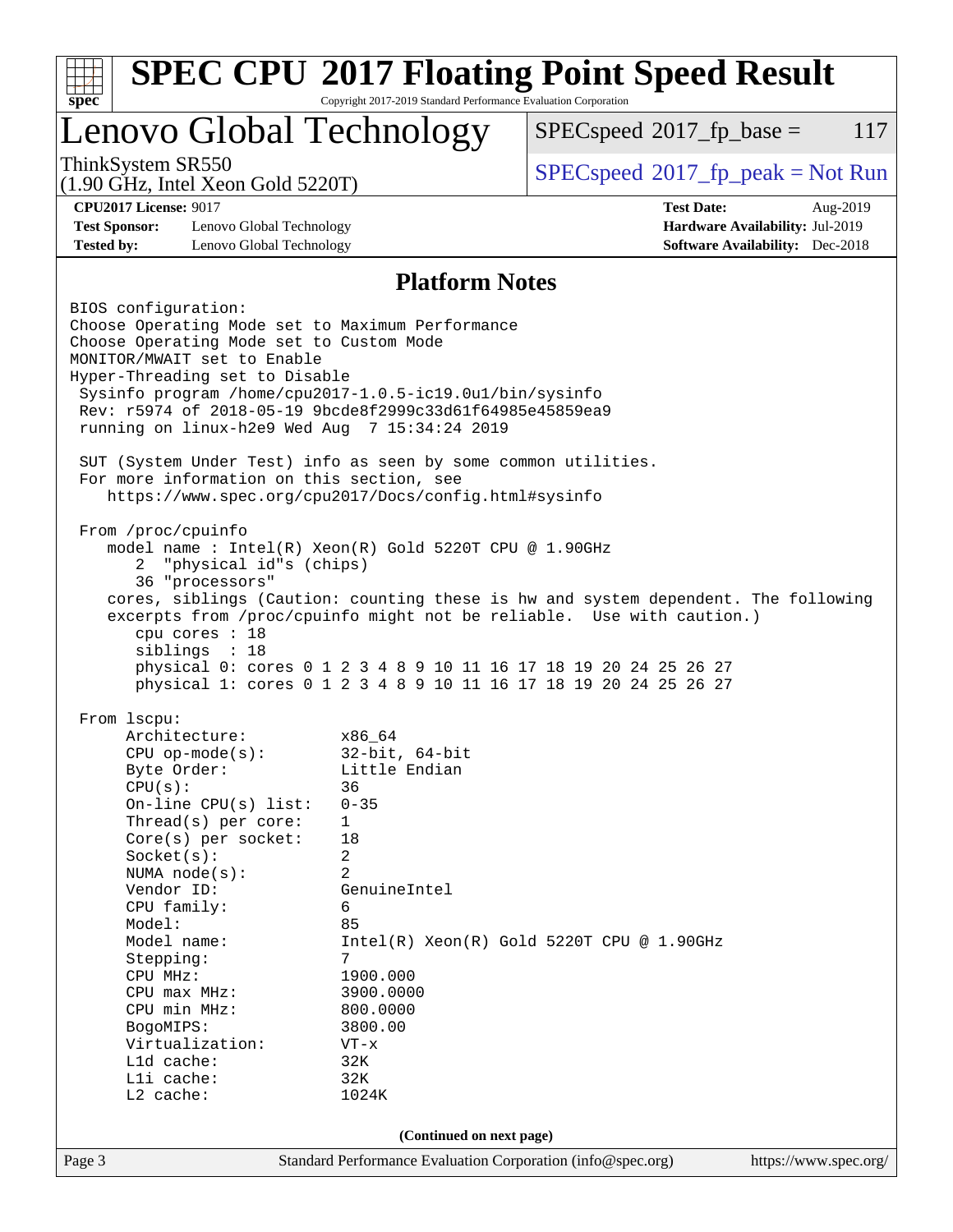| <b>SPEC CPU®2017 Floating Point Speed Result</b>                                                                                                                                                                                                                                                                                                                                                                                                                                                                                                                                                                                                                                                                                                                                                                                                                                                                                                                                                                                                                                                                                                                                                                                                                                                                                                                                                                                                                                                                                                                                                                                                                                                                                                                                                                                                                                                                                                                                                              |                                                                           |  |  |  |  |  |  |
|---------------------------------------------------------------------------------------------------------------------------------------------------------------------------------------------------------------------------------------------------------------------------------------------------------------------------------------------------------------------------------------------------------------------------------------------------------------------------------------------------------------------------------------------------------------------------------------------------------------------------------------------------------------------------------------------------------------------------------------------------------------------------------------------------------------------------------------------------------------------------------------------------------------------------------------------------------------------------------------------------------------------------------------------------------------------------------------------------------------------------------------------------------------------------------------------------------------------------------------------------------------------------------------------------------------------------------------------------------------------------------------------------------------------------------------------------------------------------------------------------------------------------------------------------------------------------------------------------------------------------------------------------------------------------------------------------------------------------------------------------------------------------------------------------------------------------------------------------------------------------------------------------------------------------------------------------------------------------------------------------------------|---------------------------------------------------------------------------|--|--|--|--|--|--|
| Copyright 2017-2019 Standard Performance Evaluation Corporation<br>spec®<br>Lenovo Global Technology                                                                                                                                                                                                                                                                                                                                                                                                                                                                                                                                                                                                                                                                                                                                                                                                                                                                                                                                                                                                                                                                                                                                                                                                                                                                                                                                                                                                                                                                                                                                                                                                                                                                                                                                                                                                                                                                                                          | $SPEC speed^{\circ}2017$ _fp_base =<br>117                                |  |  |  |  |  |  |
| ThinkSystem SR550                                                                                                                                                                                                                                                                                                                                                                                                                                                                                                                                                                                                                                                                                                                                                                                                                                                                                                                                                                                                                                                                                                                                                                                                                                                                                                                                                                                                                                                                                                                                                                                                                                                                                                                                                                                                                                                                                                                                                                                             |                                                                           |  |  |  |  |  |  |
| $(1.90 \text{ GHz}, \text{Intel Xeon Gold } 5220 \text{T})$                                                                                                                                                                                                                                                                                                                                                                                                                                                                                                                                                                                                                                                                                                                                                                                                                                                                                                                                                                                                                                                                                                                                                                                                                                                                                                                                                                                                                                                                                                                                                                                                                                                                                                                                                                                                                                                                                                                                                   | $SPEC speed$ <sup>®</sup> 2017_fp_peak = Not Run                          |  |  |  |  |  |  |
| <b>CPU2017 License: 9017</b>                                                                                                                                                                                                                                                                                                                                                                                                                                                                                                                                                                                                                                                                                                                                                                                                                                                                                                                                                                                                                                                                                                                                                                                                                                                                                                                                                                                                                                                                                                                                                                                                                                                                                                                                                                                                                                                                                                                                                                                  | <b>Test Date:</b><br>Aug-2019                                             |  |  |  |  |  |  |
| <b>Test Sponsor:</b><br>Lenovo Global Technology<br><b>Tested by:</b><br>Lenovo Global Technology                                                                                                                                                                                                                                                                                                                                                                                                                                                                                                                                                                                                                                                                                                                                                                                                                                                                                                                                                                                                                                                                                                                                                                                                                                                                                                                                                                                                                                                                                                                                                                                                                                                                                                                                                                                                                                                                                                             | Hardware Availability: Jul-2019<br><b>Software Availability:</b> Dec-2018 |  |  |  |  |  |  |
|                                                                                                                                                                                                                                                                                                                                                                                                                                                                                                                                                                                                                                                                                                                                                                                                                                                                                                                                                                                                                                                                                                                                                                                                                                                                                                                                                                                                                                                                                                                                                                                                                                                                                                                                                                                                                                                                                                                                                                                                               |                                                                           |  |  |  |  |  |  |
| <b>Platform Notes (Continued)</b><br>L3 cache:<br>25344K<br>NUMA node0 CPU(s):<br>$0 - 17$<br>NUMA nodel CPU(s):<br>$18 - 35$<br>Flags:<br>fpu vme de pse tsc msr pae mce cx8 apic sep mtrr pge mca cmov<br>pat pse36 clflush dts acpi mmx fxsr sse sse2 ss ht tm pbe syscall nx pdpelgb rdtscp<br>lm constant_tsc art arch_perfmon pebs bts rep_good nopl xtopology nonstop_tsc cpuid<br>aperfmperf pni pclmulqdq dtes64 monitor ds_cpl vmx smx est tm2 ssse3 sdbg fma cx16<br>xtpr pdcm pcid dca sse4_1 sse4_2 x2apic movbe popcnt tsc_deadline_timer aes xsave<br>avx f16c rdrand lahf_lm abm 3dnowprefetch cpuid_fault epb cat_13 cdp_13<br>invpcid_single intel_ppin ssbd mba ibrs ibpb stibp tpr_shadow vnmi flexpriority ept<br>vpid fsgsbase tsc_adjust bmil hle avx2 smep bmi2 erms invpcid rtm cqm mpx rdt_a<br>avx512f avx512dq rdseed adx smap clflushopt clwb intel_pt avx512cd avx512bw avx512vl<br>xsaveopt xsavec xgetbvl xsaves cqm_llc cqm_occup_llc cqm_mbm_total cqm_mbm_local<br>dtherm ida arat pln pts pku ospke avx512_vnni flush_lld arch_capabilities<br>/proc/cpuinfo cache data<br>cache size : 25344 KB<br>From numactl --hardware WARNING: a numactl 'node' might or might not correspond to a<br>physical chip.<br>$available: 2 nodes (0-1)$<br>node 0 cpus: 0 1 2 3 4 5 6 7 8 9 10 11 12 13 14 15 16 17<br>node 0 size: 193094 MB<br>node 0 free: 192651 MB<br>node 1 cpus: 18 19 20 21 22 23 24 25 26 27 28 29 30 31 32 33 34 35<br>node 1 size: 193509 MB<br>node 1 free: 192925 MB<br>node distances:<br>node<br>$\Omega$<br>1<br>0:<br>21<br>10<br>1:<br>21<br>10<br>From /proc/meminfo<br>MemTotal:<br>395882208 kB<br>HugePages_Total:<br>0<br>Hugepagesize:<br>2048 kB<br>From /etc/*release* /etc/*version*<br>SuSE-release:<br>SUSE Linux Enterprise Server 12 (x86_64)<br>$VERSION = 12$<br>PATCHLEVEL = 4<br># This file is deprecated and will be removed in a future service pack or release.<br># Please check /etc/os-release for details about this release. |                                                                           |  |  |  |  |  |  |
| VERSION="12-SP4"                                                                                                                                                                                                                                                                                                                                                                                                                                                                                                                                                                                                                                                                                                                                                                                                                                                                                                                                                                                                                                                                                                                                                                                                                                                                                                                                                                                                                                                                                                                                                                                                                                                                                                                                                                                                                                                                                                                                                                                              |                                                                           |  |  |  |  |  |  |
| (Continued on next page)<br>Page 4<br>Standard Performance Evaluation Corporation (info@spec.org)                                                                                                                                                                                                                                                                                                                                                                                                                                                                                                                                                                                                                                                                                                                                                                                                                                                                                                                                                                                                                                                                                                                                                                                                                                                                                                                                                                                                                                                                                                                                                                                                                                                                                                                                                                                                                                                                                                             | https://www.spec.org/                                                     |  |  |  |  |  |  |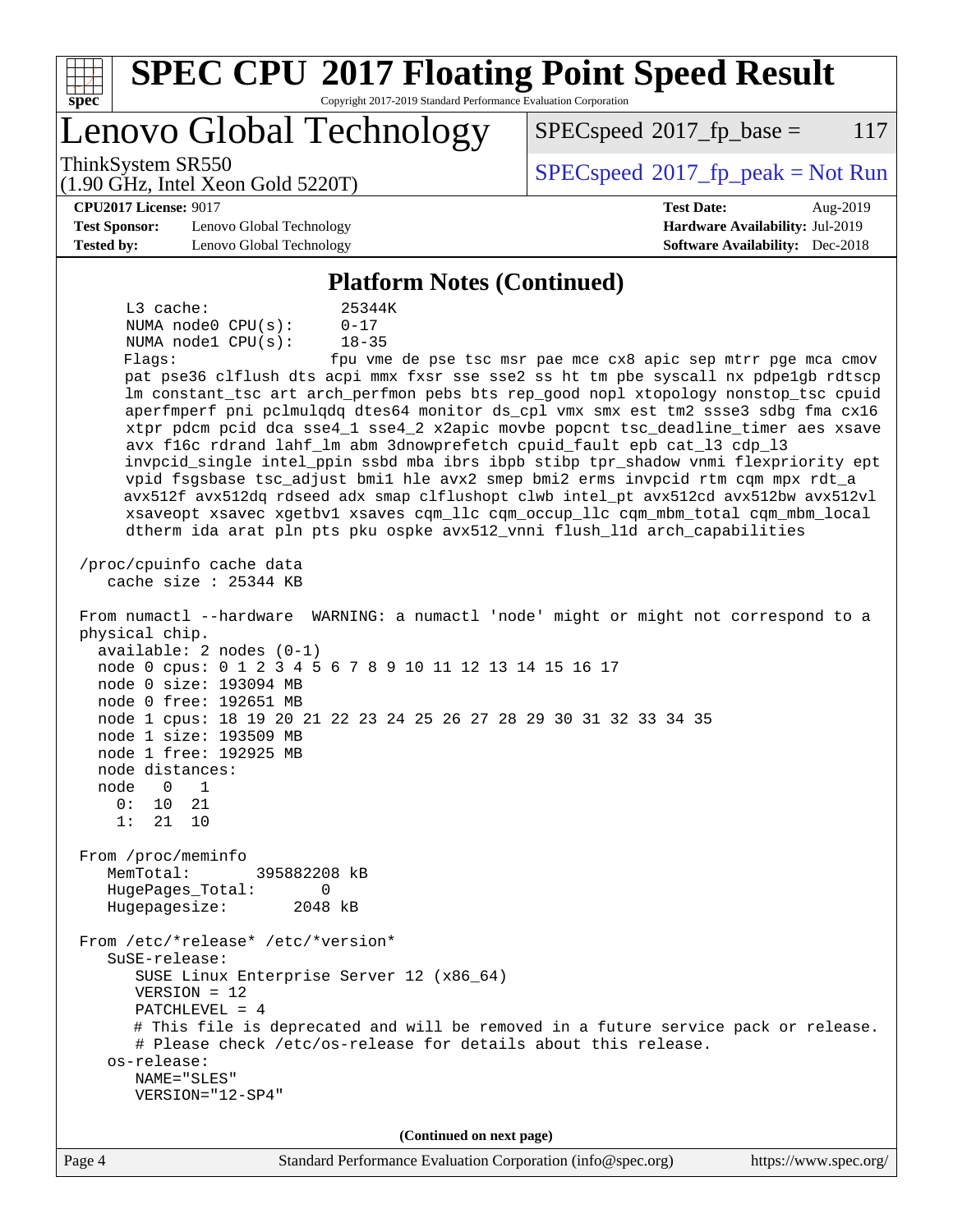| <b>SPEC CPU®2017 Floating Point Speed Result</b>                                 |                                            |  |  |  |  |  |
|----------------------------------------------------------------------------------|--------------------------------------------|--|--|--|--|--|
| $Spec^*$<br>Copyright 2017-2019 Standard Performance Evaluation Corporation      |                                            |  |  |  |  |  |
| Lenovo Global Technology                                                         | $SPEC speed^{\circ}2017$ _fp_base =<br>117 |  |  |  |  |  |
| ThinkSystem SR550<br>$(1.90 \text{ GHz}, \text{Intel Xeon Gold } 5220 \text{T})$ | $SPEC speed^{\circ}2017$ fp peak = Not Run |  |  |  |  |  |
| <b>CPU2017 License: 9017</b>                                                     | <b>Test Date:</b><br>Aug-2019              |  |  |  |  |  |
| Lenovo Global Technology<br><b>Test Sponsor:</b>                                 | Hardware Availability: Jul-2019            |  |  |  |  |  |

**[Tested by:](http://www.spec.org/auto/cpu2017/Docs/result-fields.html#Testedby)** Lenovo Global Technology **[Software Availability:](http://www.spec.org/auto/cpu2017/Docs/result-fields.html#SoftwareAvailability)** Dec-2018

#### **[Platform Notes \(Continued\)](http://www.spec.org/auto/cpu2017/Docs/result-fields.html#PlatformNotes)**

 VERSION\_ID="12.4" PRETTY\_NAME="SUSE Linux Enterprise Server 12 SP4" ID="sles" ANSI\_COLOR="0;32" CPE\_NAME="cpe:/o:suse:sles:12:sp4"

uname -a:

 Linux linux-h2e9 4.12.14-94.41-default #1 SMP Wed Oct 31 12:25:04 UTC 2018 (3090901) x86\_64 x86\_64 x86\_64 GNU/Linux

Kernel self-reported vulnerability status:

 CVE-2017-5754 (Meltdown): Not affected CVE-2017-5753 (Spectre variant 1): Mitigation: \_\_user pointer sanitization CVE-2017-5715 (Spectre variant 2): Mitigation: Indirect Branch Restricted Speculation, IBPB, IBRS\_FW

run-level 3 Aug 7 15:32

 SPEC is set to: /home/cpu2017-1.0.5-ic19.0u1 Filesystem Type Size Used Avail Use% Mounted on /dev/sda3 xfs 892G 31G 861G 4% /

 Additional information from dmidecode follows. WARNING: Use caution when you interpret this section. The 'dmidecode' program reads system data which is "intended to allow hardware to be accurately determined", but the intent may not be met, as there are frequent changes to hardware, firmware, and the "DMTF SMBIOS" standard. BIOS Lenovo -[TEE141E-2.30]- 07/02/2019 Memory:

12x SK Hynix HMA84GR7AFR4N-VK 32 GB 2 rank 2666

(End of data from sysinfo program)

#### **[Compiler Version Notes](http://www.spec.org/auto/cpu2017/Docs/result-fields.html#CompilerVersionNotes)**

| C      | $619.1$ bm_s(base) $638.imagick_s(base)$ $644.nab_s(base)$                                                    |                       |
|--------|---------------------------------------------------------------------------------------------------------------|-----------------------|
|        | Intel(R) C Intel(R) 64 Compiler for applications running on Intel(R) 64,<br>Version 19.0.1.144 Build 20181018 |                       |
|        | Copyright (C) 1985-2018 Intel Corporation. All rights reserved.                                               |                       |
|        |                                                                                                               |                       |
|        |                                                                                                               |                       |
|        | $C++$ , C, Fortran   607. cactuBSSN $s(base)$                                                                 |                       |
|        |                                                                                                               |                       |
|        |                                                                                                               |                       |
|        | (Continued on next page)                                                                                      |                       |
| Page 5 | Standard Performance Evaluation Corporation (info@spec.org)                                                   | https://www.spec.org/ |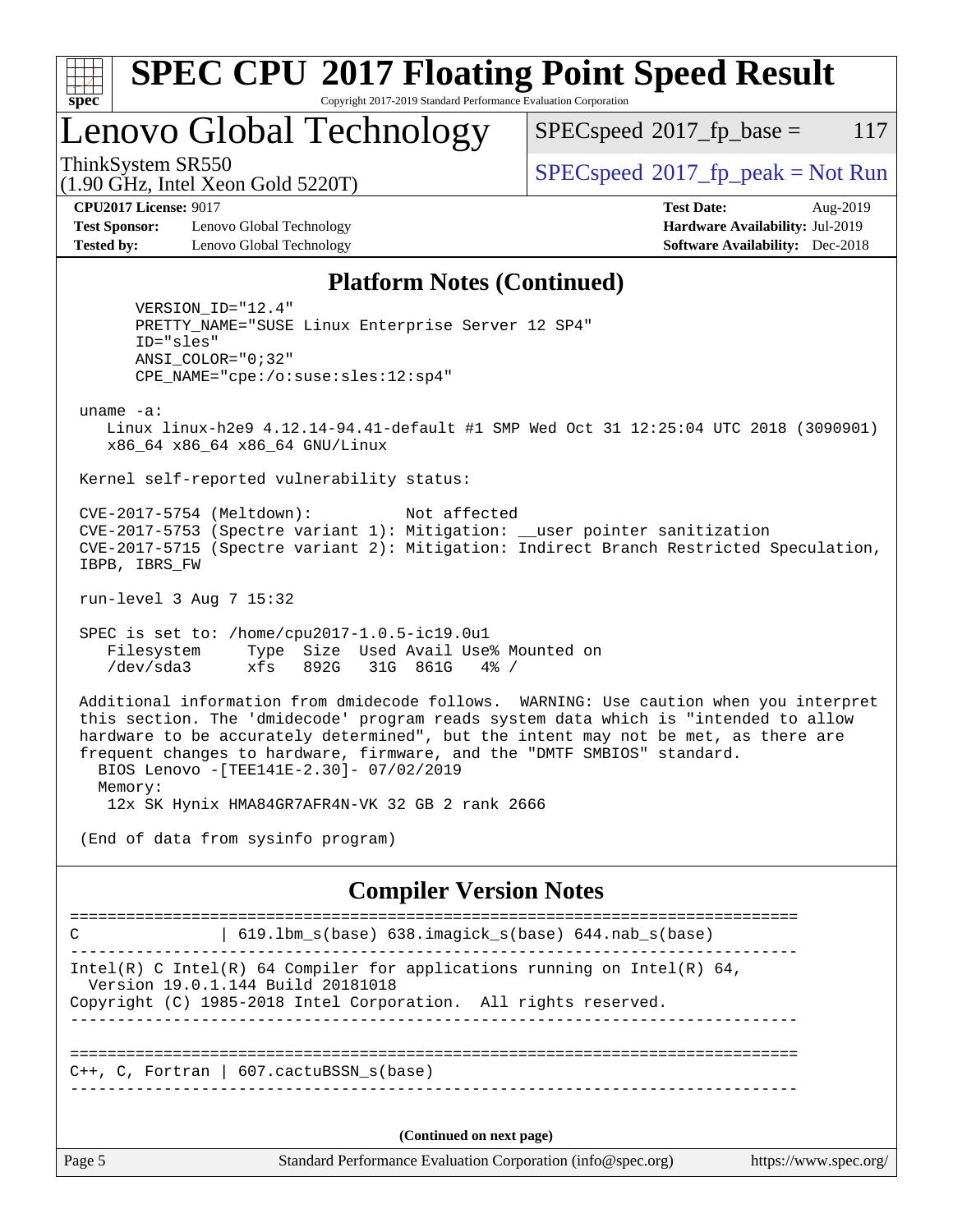

# **[SPEC CPU](http://www.spec.org/auto/cpu2017/Docs/result-fields.html#SPECCPU2017FloatingPointSpeedResult)[2017 Floating Point Speed Result](http://www.spec.org/auto/cpu2017/Docs/result-fields.html#SPECCPU2017FloatingPointSpeedResult)**

Copyright 2017-2019 Standard Performance Evaluation Corporation

## Lenovo Global Technology

 $SPECspeed^{\circ}2017_fp\_base = 117$  $SPECspeed^{\circ}2017_fp\_base = 117$ 

(1.90 GHz, Intel Xeon Gold 5220T)

ThinkSystem SR550<br>(1.00 GHz, Intel Year Gold 5220T) [SPECspeed](http://www.spec.org/auto/cpu2017/Docs/result-fields.html#SPECspeed2017fppeak)<sup>®</sup>[2017\\_fp\\_peak = N](http://www.spec.org/auto/cpu2017/Docs/result-fields.html#SPECspeed2017fppeak)ot Run

**[Test Sponsor:](http://www.spec.org/auto/cpu2017/Docs/result-fields.html#TestSponsor)** Lenovo Global Technology **[Hardware Availability:](http://www.spec.org/auto/cpu2017/Docs/result-fields.html#HardwareAvailability)** Jul-2019 **[Tested by:](http://www.spec.org/auto/cpu2017/Docs/result-fields.html#Testedby)** Lenovo Global Technology **[Software Availability:](http://www.spec.org/auto/cpu2017/Docs/result-fields.html#SoftwareAvailability)** Dec-2018

**[CPU2017 License:](http://www.spec.org/auto/cpu2017/Docs/result-fields.html#CPU2017License)** 9017 **[Test Date:](http://www.spec.org/auto/cpu2017/Docs/result-fields.html#TestDate)** Aug-2019

### **[Compiler Version Notes \(Continued\)](http://www.spec.org/auto/cpu2017/Docs/result-fields.html#CompilerVersionNotes)**

## **[Base Compiler Invocation](http://www.spec.org/auto/cpu2017/Docs/result-fields.html#BaseCompilerInvocation)**

[C benchmarks](http://www.spec.org/auto/cpu2017/Docs/result-fields.html#Cbenchmarks): [icc -m64 -std=c11](http://www.spec.org/cpu2017/results/res2019q3/cpu2017-20190819-17154.flags.html#user_CCbase_intel_icc_64bit_c11_33ee0cdaae7deeeab2a9725423ba97205ce30f63b9926c2519791662299b76a0318f32ddfffdc46587804de3178b4f9328c46fa7c2b0cd779d7a61945c91cd35)

[Fortran benchmarks](http://www.spec.org/auto/cpu2017/Docs/result-fields.html#Fortranbenchmarks): [ifort -m64](http://www.spec.org/cpu2017/results/res2019q3/cpu2017-20190819-17154.flags.html#user_FCbase_intel_ifort_64bit_24f2bb282fbaeffd6157abe4f878425411749daecae9a33200eee2bee2fe76f3b89351d69a8130dd5949958ce389cf37ff59a95e7a40d588e8d3a57e0c3fd751)

[Benchmarks using both Fortran and C](http://www.spec.org/auto/cpu2017/Docs/result-fields.html#BenchmarksusingbothFortranandC): [ifort -m64](http://www.spec.org/cpu2017/results/res2019q3/cpu2017-20190819-17154.flags.html#user_CC_FCbase_intel_ifort_64bit_24f2bb282fbaeffd6157abe4f878425411749daecae9a33200eee2bee2fe76f3b89351d69a8130dd5949958ce389cf37ff59a95e7a40d588e8d3a57e0c3fd751) [icc -m64 -std=c11](http://www.spec.org/cpu2017/results/res2019q3/cpu2017-20190819-17154.flags.html#user_CC_FCbase_intel_icc_64bit_c11_33ee0cdaae7deeeab2a9725423ba97205ce30f63b9926c2519791662299b76a0318f32ddfffdc46587804de3178b4f9328c46fa7c2b0cd779d7a61945c91cd35)

[Benchmarks using Fortran, C, and C++:](http://www.spec.org/auto/cpu2017/Docs/result-fields.html#BenchmarksusingFortranCandCXX) [icpc -m64](http://www.spec.org/cpu2017/results/res2019q3/cpu2017-20190819-17154.flags.html#user_CC_CXX_FCbase_intel_icpc_64bit_4ecb2543ae3f1412ef961e0650ca070fec7b7afdcd6ed48761b84423119d1bf6bdf5cad15b44d48e7256388bc77273b966e5eb805aefd121eb22e9299b2ec9d9) [icc -m64 -std=c11](http://www.spec.org/cpu2017/results/res2019q3/cpu2017-20190819-17154.flags.html#user_CC_CXX_FCbase_intel_icc_64bit_c11_33ee0cdaae7deeeab2a9725423ba97205ce30f63b9926c2519791662299b76a0318f32ddfffdc46587804de3178b4f9328c46fa7c2b0cd779d7a61945c91cd35) [ifort -m64](http://www.spec.org/cpu2017/results/res2019q3/cpu2017-20190819-17154.flags.html#user_CC_CXX_FCbase_intel_ifort_64bit_24f2bb282fbaeffd6157abe4f878425411749daecae9a33200eee2bee2fe76f3b89351d69a8130dd5949958ce389cf37ff59a95e7a40d588e8d3a57e0c3fd751)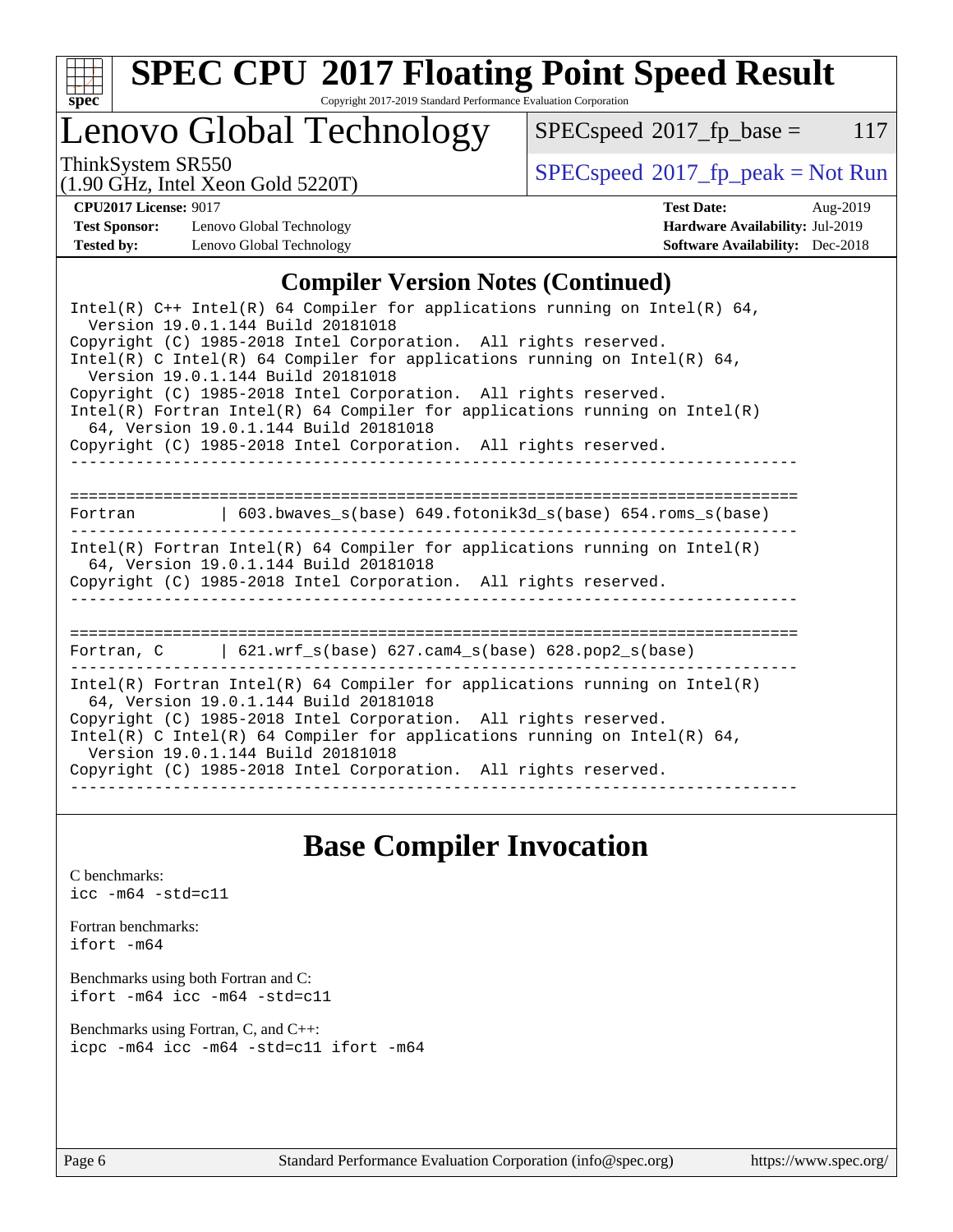

#### **[SPEC CPU](http://www.spec.org/auto/cpu2017/Docs/result-fields.html#SPECCPU2017FloatingPointSpeedResult)[2017 Floating Point Speed Result](http://www.spec.org/auto/cpu2017/Docs/result-fields.html#SPECCPU2017FloatingPointSpeedResult)** Copyright 2017-2019 Standard Performance Evaluation Corporation

## Lenovo Global Technology

 $SPEC speed^{\circ}2017\_fp\_base = 117$ 

(1.90 GHz, Intel Xeon Gold 5220T)

ThinkSystem SR550<br>  $\begin{array}{c}\n\text{SPEC speed} \text{?}2017 \text{ fp\_peak} = \text{Not Run} \\
\text{SPEC speed} \text{?}2017 \text{ fp\_peak} = \text{Not Run} \\
\end{array}$ 

**[Test Sponsor:](http://www.spec.org/auto/cpu2017/Docs/result-fields.html#TestSponsor)** Lenovo Global Technology **[Hardware Availability:](http://www.spec.org/auto/cpu2017/Docs/result-fields.html#HardwareAvailability)** Jul-2019 **[Tested by:](http://www.spec.org/auto/cpu2017/Docs/result-fields.html#Testedby)** Lenovo Global Technology **[Software Availability:](http://www.spec.org/auto/cpu2017/Docs/result-fields.html#SoftwareAvailability)** Dec-2018

**[CPU2017 License:](http://www.spec.org/auto/cpu2017/Docs/result-fields.html#CPU2017License)** 9017 **[Test Date:](http://www.spec.org/auto/cpu2017/Docs/result-fields.html#TestDate)** Aug-2019

## **[Base Portability Flags](http://www.spec.org/auto/cpu2017/Docs/result-fields.html#BasePortabilityFlags)**

 603.bwaves\_s: [-DSPEC\\_LP64](http://www.spec.org/cpu2017/results/res2019q3/cpu2017-20190819-17154.flags.html#suite_basePORTABILITY603_bwaves_s_DSPEC_LP64) 607.cactuBSSN\_s: [-DSPEC\\_LP64](http://www.spec.org/cpu2017/results/res2019q3/cpu2017-20190819-17154.flags.html#suite_basePORTABILITY607_cactuBSSN_s_DSPEC_LP64) 619.lbm\_s: [-DSPEC\\_LP64](http://www.spec.org/cpu2017/results/res2019q3/cpu2017-20190819-17154.flags.html#suite_basePORTABILITY619_lbm_s_DSPEC_LP64) 621.wrf\_s: [-DSPEC\\_LP64](http://www.spec.org/cpu2017/results/res2019q3/cpu2017-20190819-17154.flags.html#suite_basePORTABILITY621_wrf_s_DSPEC_LP64) [-DSPEC\\_CASE\\_FLAG](http://www.spec.org/cpu2017/results/res2019q3/cpu2017-20190819-17154.flags.html#b621.wrf_s_baseCPORTABILITY_DSPEC_CASE_FLAG) [-convert big\\_endian](http://www.spec.org/cpu2017/results/res2019q3/cpu2017-20190819-17154.flags.html#user_baseFPORTABILITY621_wrf_s_convert_big_endian_c3194028bc08c63ac5d04de18c48ce6d347e4e562e8892b8bdbdc0214820426deb8554edfa529a3fb25a586e65a3d812c835984020483e7e73212c4d31a38223) 627.cam4\_s: [-DSPEC\\_LP64](http://www.spec.org/cpu2017/results/res2019q3/cpu2017-20190819-17154.flags.html#suite_basePORTABILITY627_cam4_s_DSPEC_LP64) [-DSPEC\\_CASE\\_FLAG](http://www.spec.org/cpu2017/results/res2019q3/cpu2017-20190819-17154.flags.html#b627.cam4_s_baseCPORTABILITY_DSPEC_CASE_FLAG) 628.pop2\_s: [-DSPEC\\_LP64](http://www.spec.org/cpu2017/results/res2019q3/cpu2017-20190819-17154.flags.html#suite_basePORTABILITY628_pop2_s_DSPEC_LP64) [-DSPEC\\_CASE\\_FLAG](http://www.spec.org/cpu2017/results/res2019q3/cpu2017-20190819-17154.flags.html#b628.pop2_s_baseCPORTABILITY_DSPEC_CASE_FLAG) [-convert big\\_endian](http://www.spec.org/cpu2017/results/res2019q3/cpu2017-20190819-17154.flags.html#user_baseFPORTABILITY628_pop2_s_convert_big_endian_c3194028bc08c63ac5d04de18c48ce6d347e4e562e8892b8bdbdc0214820426deb8554edfa529a3fb25a586e65a3d812c835984020483e7e73212c4d31a38223) [-assume byterecl](http://www.spec.org/cpu2017/results/res2019q3/cpu2017-20190819-17154.flags.html#user_baseFPORTABILITY628_pop2_s_assume_byterecl_7e47d18b9513cf18525430bbf0f2177aa9bf368bc7a059c09b2c06a34b53bd3447c950d3f8d6c70e3faf3a05c8557d66a5798b567902e8849adc142926523472) 638.imagick\_s: [-DSPEC\\_LP64](http://www.spec.org/cpu2017/results/res2019q3/cpu2017-20190819-17154.flags.html#suite_basePORTABILITY638_imagick_s_DSPEC_LP64) 644.nab\_s: [-DSPEC\\_LP64](http://www.spec.org/cpu2017/results/res2019q3/cpu2017-20190819-17154.flags.html#suite_basePORTABILITY644_nab_s_DSPEC_LP64) 649.fotonik3d\_s: [-DSPEC\\_LP64](http://www.spec.org/cpu2017/results/res2019q3/cpu2017-20190819-17154.flags.html#suite_basePORTABILITY649_fotonik3d_s_DSPEC_LP64) 654.roms\_s: [-DSPEC\\_LP64](http://www.spec.org/cpu2017/results/res2019q3/cpu2017-20190819-17154.flags.html#suite_basePORTABILITY654_roms_s_DSPEC_LP64)

## **[Base Optimization Flags](http://www.spec.org/auto/cpu2017/Docs/result-fields.html#BaseOptimizationFlags)**

[C benchmarks](http://www.spec.org/auto/cpu2017/Docs/result-fields.html#Cbenchmarks):

[-xCORE-AVX512](http://www.spec.org/cpu2017/results/res2019q3/cpu2017-20190819-17154.flags.html#user_CCbase_f-xCORE-AVX512) [-ipo](http://www.spec.org/cpu2017/results/res2019q3/cpu2017-20190819-17154.flags.html#user_CCbase_f-ipo) [-O3](http://www.spec.org/cpu2017/results/res2019q3/cpu2017-20190819-17154.flags.html#user_CCbase_f-O3) [-no-prec-div](http://www.spec.org/cpu2017/results/res2019q3/cpu2017-20190819-17154.flags.html#user_CCbase_f-no-prec-div) [-qopt-prefetch](http://www.spec.org/cpu2017/results/res2019q3/cpu2017-20190819-17154.flags.html#user_CCbase_f-qopt-prefetch) [-ffinite-math-only](http://www.spec.org/cpu2017/results/res2019q3/cpu2017-20190819-17154.flags.html#user_CCbase_f_finite_math_only_cb91587bd2077682c4b38af759c288ed7c732db004271a9512da14a4f8007909a5f1427ecbf1a0fb78ff2a814402c6114ac565ca162485bbcae155b5e4258871) [-qopt-mem-layout-trans=4](http://www.spec.org/cpu2017/results/res2019q3/cpu2017-20190819-17154.flags.html#user_CCbase_f-qopt-mem-layout-trans_fa39e755916c150a61361b7846f310bcdf6f04e385ef281cadf3647acec3f0ae266d1a1d22d972a7087a248fd4e6ca390a3634700869573d231a252c784941a8) [-qopenmp](http://www.spec.org/cpu2017/results/res2019q3/cpu2017-20190819-17154.flags.html#user_CCbase_qopenmp_16be0c44f24f464004c6784a7acb94aca937f053568ce72f94b139a11c7c168634a55f6653758ddd83bcf7b8463e8028bb0b48b77bcddc6b78d5d95bb1df2967) [-DSPEC\\_OPENMP](http://www.spec.org/cpu2017/results/res2019q3/cpu2017-20190819-17154.flags.html#suite_CCbase_DSPEC_OPENMP)

[Fortran benchmarks](http://www.spec.org/auto/cpu2017/Docs/result-fields.html#Fortranbenchmarks):

[-DSPEC\\_OPENMP](http://www.spec.org/cpu2017/results/res2019q3/cpu2017-20190819-17154.flags.html#suite_FCbase_DSPEC_OPENMP) [-xCORE-AVX512](http://www.spec.org/cpu2017/results/res2019q3/cpu2017-20190819-17154.flags.html#user_FCbase_f-xCORE-AVX512) [-ipo](http://www.spec.org/cpu2017/results/res2019q3/cpu2017-20190819-17154.flags.html#user_FCbase_f-ipo) [-O3](http://www.spec.org/cpu2017/results/res2019q3/cpu2017-20190819-17154.flags.html#user_FCbase_f-O3) [-no-prec-div](http://www.spec.org/cpu2017/results/res2019q3/cpu2017-20190819-17154.flags.html#user_FCbase_f-no-prec-div) [-qopt-prefetch](http://www.spec.org/cpu2017/results/res2019q3/cpu2017-20190819-17154.flags.html#user_FCbase_f-qopt-prefetch) [-ffinite-math-only](http://www.spec.org/cpu2017/results/res2019q3/cpu2017-20190819-17154.flags.html#user_FCbase_f_finite_math_only_cb91587bd2077682c4b38af759c288ed7c732db004271a9512da14a4f8007909a5f1427ecbf1a0fb78ff2a814402c6114ac565ca162485bbcae155b5e4258871) [-qopt-mem-layout-trans=4](http://www.spec.org/cpu2017/results/res2019q3/cpu2017-20190819-17154.flags.html#user_FCbase_f-qopt-mem-layout-trans_fa39e755916c150a61361b7846f310bcdf6f04e385ef281cadf3647acec3f0ae266d1a1d22d972a7087a248fd4e6ca390a3634700869573d231a252c784941a8) [-qopenmp](http://www.spec.org/cpu2017/results/res2019q3/cpu2017-20190819-17154.flags.html#user_FCbase_qopenmp_16be0c44f24f464004c6784a7acb94aca937f053568ce72f94b139a11c7c168634a55f6653758ddd83bcf7b8463e8028bb0b48b77bcddc6b78d5d95bb1df2967) [-nostandard-realloc-lhs](http://www.spec.org/cpu2017/results/res2019q3/cpu2017-20190819-17154.flags.html#user_FCbase_f_2003_std_realloc_82b4557e90729c0f113870c07e44d33d6f5a304b4f63d4c15d2d0f1fab99f5daaed73bdb9275d9ae411527f28b936061aa8b9c8f2d63842963b95c9dd6426b8a)

[Benchmarks using both Fortran and C](http://www.spec.org/auto/cpu2017/Docs/result-fields.html#BenchmarksusingbothFortranandC):

[-xCORE-AVX512](http://www.spec.org/cpu2017/results/res2019q3/cpu2017-20190819-17154.flags.html#user_CC_FCbase_f-xCORE-AVX512) [-ipo](http://www.spec.org/cpu2017/results/res2019q3/cpu2017-20190819-17154.flags.html#user_CC_FCbase_f-ipo) [-O3](http://www.spec.org/cpu2017/results/res2019q3/cpu2017-20190819-17154.flags.html#user_CC_FCbase_f-O3) [-no-prec-div](http://www.spec.org/cpu2017/results/res2019q3/cpu2017-20190819-17154.flags.html#user_CC_FCbase_f-no-prec-div) [-qopt-prefetch](http://www.spec.org/cpu2017/results/res2019q3/cpu2017-20190819-17154.flags.html#user_CC_FCbase_f-qopt-prefetch) [-ffinite-math-only](http://www.spec.org/cpu2017/results/res2019q3/cpu2017-20190819-17154.flags.html#user_CC_FCbase_f_finite_math_only_cb91587bd2077682c4b38af759c288ed7c732db004271a9512da14a4f8007909a5f1427ecbf1a0fb78ff2a814402c6114ac565ca162485bbcae155b5e4258871) [-qopt-mem-layout-trans=4](http://www.spec.org/cpu2017/results/res2019q3/cpu2017-20190819-17154.flags.html#user_CC_FCbase_f-qopt-mem-layout-trans_fa39e755916c150a61361b7846f310bcdf6f04e385ef281cadf3647acec3f0ae266d1a1d22d972a7087a248fd4e6ca390a3634700869573d231a252c784941a8) [-qopenmp](http://www.spec.org/cpu2017/results/res2019q3/cpu2017-20190819-17154.flags.html#user_CC_FCbase_qopenmp_16be0c44f24f464004c6784a7acb94aca937f053568ce72f94b139a11c7c168634a55f6653758ddd83bcf7b8463e8028bb0b48b77bcddc6b78d5d95bb1df2967) [-DSPEC\\_OPENMP](http://www.spec.org/cpu2017/results/res2019q3/cpu2017-20190819-17154.flags.html#suite_CC_FCbase_DSPEC_OPENMP) [-nostandard-realloc-lhs](http://www.spec.org/cpu2017/results/res2019q3/cpu2017-20190819-17154.flags.html#user_CC_FCbase_f_2003_std_realloc_82b4557e90729c0f113870c07e44d33d6f5a304b4f63d4c15d2d0f1fab99f5daaed73bdb9275d9ae411527f28b936061aa8b9c8f2d63842963b95c9dd6426b8a)

[Benchmarks using Fortran, C, and C++:](http://www.spec.org/auto/cpu2017/Docs/result-fields.html#BenchmarksusingFortranCandCXX)

[-xCORE-AVX512](http://www.spec.org/cpu2017/results/res2019q3/cpu2017-20190819-17154.flags.html#user_CC_CXX_FCbase_f-xCORE-AVX512) [-ipo](http://www.spec.org/cpu2017/results/res2019q3/cpu2017-20190819-17154.flags.html#user_CC_CXX_FCbase_f-ipo) [-O3](http://www.spec.org/cpu2017/results/res2019q3/cpu2017-20190819-17154.flags.html#user_CC_CXX_FCbase_f-O3) [-no-prec-div](http://www.spec.org/cpu2017/results/res2019q3/cpu2017-20190819-17154.flags.html#user_CC_CXX_FCbase_f-no-prec-div) [-qopt-prefetch](http://www.spec.org/cpu2017/results/res2019q3/cpu2017-20190819-17154.flags.html#user_CC_CXX_FCbase_f-qopt-prefetch) [-ffinite-math-only](http://www.spec.org/cpu2017/results/res2019q3/cpu2017-20190819-17154.flags.html#user_CC_CXX_FCbase_f_finite_math_only_cb91587bd2077682c4b38af759c288ed7c732db004271a9512da14a4f8007909a5f1427ecbf1a0fb78ff2a814402c6114ac565ca162485bbcae155b5e4258871) [-qopt-mem-layout-trans=4](http://www.spec.org/cpu2017/results/res2019q3/cpu2017-20190819-17154.flags.html#user_CC_CXX_FCbase_f-qopt-mem-layout-trans_fa39e755916c150a61361b7846f310bcdf6f04e385ef281cadf3647acec3f0ae266d1a1d22d972a7087a248fd4e6ca390a3634700869573d231a252c784941a8) [-qopenmp](http://www.spec.org/cpu2017/results/res2019q3/cpu2017-20190819-17154.flags.html#user_CC_CXX_FCbase_qopenmp_16be0c44f24f464004c6784a7acb94aca937f053568ce72f94b139a11c7c168634a55f6653758ddd83bcf7b8463e8028bb0b48b77bcddc6b78d5d95bb1df2967) [-DSPEC\\_OPENMP](http://www.spec.org/cpu2017/results/res2019q3/cpu2017-20190819-17154.flags.html#suite_CC_CXX_FCbase_DSPEC_OPENMP) [-nostandard-realloc-lhs](http://www.spec.org/cpu2017/results/res2019q3/cpu2017-20190819-17154.flags.html#user_CC_CXX_FCbase_f_2003_std_realloc_82b4557e90729c0f113870c07e44d33d6f5a304b4f63d4c15d2d0f1fab99f5daaed73bdb9275d9ae411527f28b936061aa8b9c8f2d63842963b95c9dd6426b8a)

[The flags files that were used to format this result can be browsed at](tmsearch)

<http://www.spec.org/cpu2017/flags/Intel-ic18.0-official-linux64.2019-04-02.html> <http://www.spec.org/cpu2017/flags/Lenovo-Platform-SPECcpu2017-Flags-V1.2-CLX-D.html>

[You can also download the XML flags sources by saving the following links:](tmsearch) <http://www.spec.org/cpu2017/flags/Intel-ic18.0-official-linux64.2019-04-02.xml> <http://www.spec.org/cpu2017/flags/Lenovo-Platform-SPECcpu2017-Flags-V1.2-CLX-D.xml>